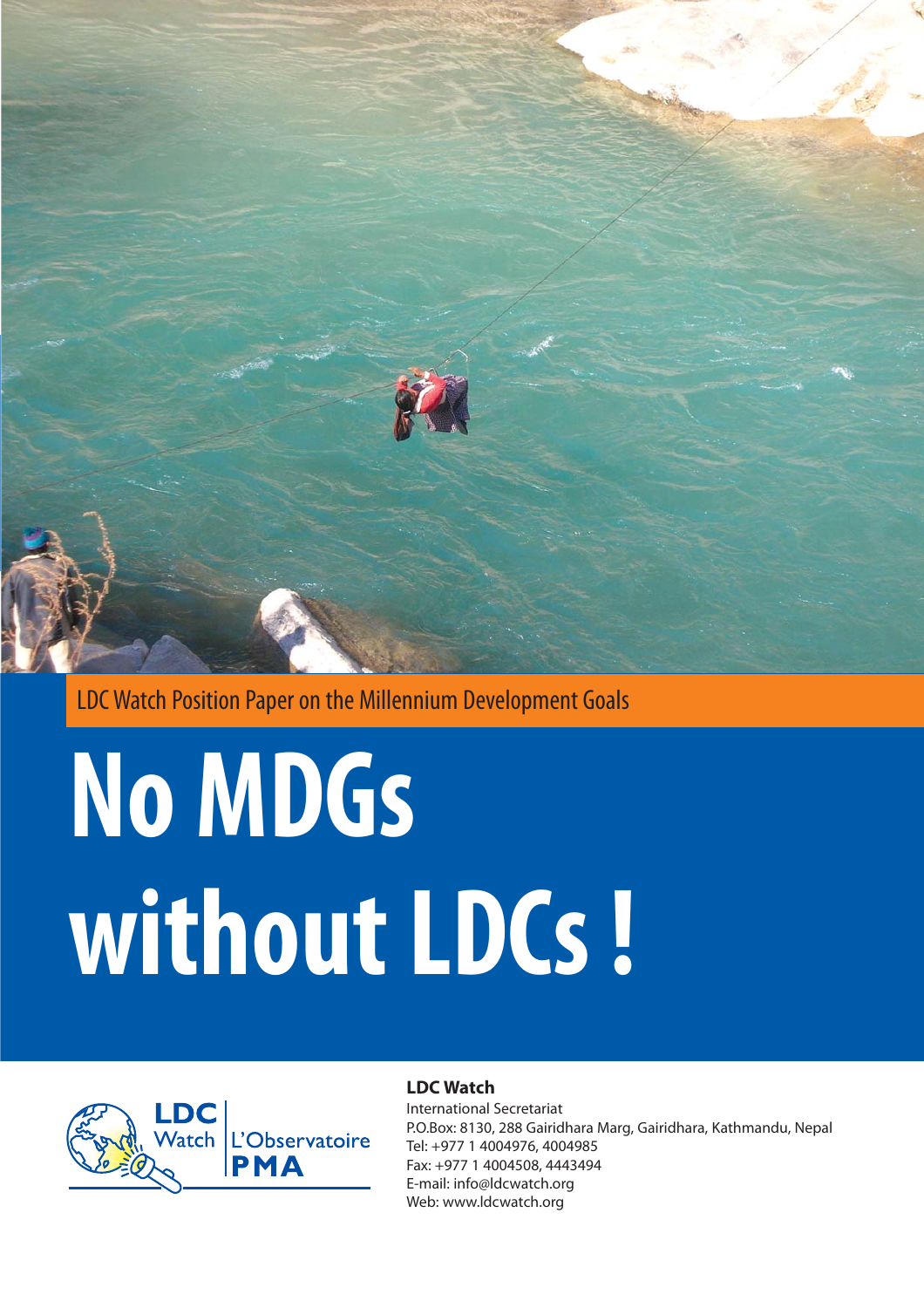## **Development Effectiveness NOT Aid Effectiveness**

For LDC civil society, the upcoming MDG Summit is an important milestone in the lead-up to the LDC IV in 2011 and we are focusing specially on Goal 8 - Global Partnerships for Development, and on Target 8b – Addressing the special needs of the LDCs - which includes: tariff and quota free access for the LDCs' exports; enhanced programme of debt relief for heavily indebted poor countries (HIPC) and cancellation of official bilateral debts, and; more generous Official Development Assistance (ODA) for countries committed to poverty reduction. The issue of ODA is key, and will have major implications for the achievement of the MDGs in LDCs.

Within the target of 0.7 per cent of Gross National Income (GNI) for total ODA, the international community has also committed to providing 0.15-0.20 per cent of their GNI to the LDCs as per the Brussels Programme and this target itself has been reaffirmed in various subsequent international forums. As the MDG Gap Taskforce Report 2009 states, although total ODA flows to the LDCs have risen from 0.05 per cent of the GNI of DAC countries in 2001 to 0.09 per cent in 2007, it remains hugely short of the target of 0.15-0.20 per cent contained in the Brussels Programme. Since the onset of the financial crisis, developed countries have mobilised hundreds of billions of dollars for "saving" banks, financial companies and a number of industrial companies. But, to save and uplift the world's most vulnerable citizens, despite repeated promises, has so far not been a priority for development partner countries. This fact is a mere lack of political will, as we believe that the comparatively small levels of finance needed to meet ODA targets and to fund additional efforts towards meeting the MDGs, can be mobilised immediately. We emphasise that the international community must honour its financial commitments and put its money firmly where its mouth is.

ODA figures to LDCs also mask unacceptable geographic disparities in the distribution of aid that are linked to foreign policy and security, the so-called "war on terror", trade and other strategic interests. In many cases, this is not development aid! In 2007, 55 percent of LDC aid went to 8 countries: Afghanistan, Tanzania, Ethiopia, Sudan, Mozambique, Uganda, Bangladesh and DRC. As you will have noticed, at the top of this list was Afghanistan. The remaining 41 LDCs (an enormous 84 percent of the LDC population) were forced to share

45 percent of the flows. LDC Watch demands that ODA be used for its rightful purpose which is to address pockets of poverty, uphold human rights and address gender justice and social exclusion towards a pro-poor development. The current coverage gap in ODA to LDCs and use of aid to support non-development activities is a major barrier to achieving the MDGs in LDCs.

The issue of quality of ODA is also central to the debate. As LDC civil society, what we are saying is that meeting commitments on aid is important. However, more aid by itself is not sufficient! Change is needed in the quality of ODA. We need better aid! Firstly, increases in ODA flows must be genuine! Between 1996 and 2006, much of the ODA to LDCs made up of debt relief initiatives, emergency aid, and support to foreign students. The distortions of the figures by inclusion of debt and other non-aid items facilitate donor countries to get away with clear repudiation of their own commitments, and "highly distorts the reality of aid".

As CSOs, we emphasise that the focus of development partners on aid and its timely disbursement according to their national budgetary timelines is not enough. The message that comes time and time again from our CSO partners in LDCs is that while development partners focus on aid effectiveness, they are missing the point of development effectiveness! The Paris Declaration (PD) and Accra Agenda for Action (AAA) have been important changes. As CSOs, we demand that development partners "walk the talk", and truly adhere to aspects such as ownership and use of country capacities and systems. We demand an approach of development that effectively addresses the issues of women, children and the most vulnerable, as well the impacts of global climate change on LDCs, by placing the achievement of equitable and pro-poor development at the centre.

Let us live up to our promises and NOT fail the world's poorest and most vulnerable citizens.

Excerpt from the statement by Dr. Arjun karki, International coordinator of LDC Watch, at the UN General Assembly informal session in preparation for the 2010 MDG Summit, at the UN Headquarters, New York, on 13 April 2010

| <b>Contributors</b>                                                        | <b>Niger</b>                                                                |
|----------------------------------------------------------------------------|-----------------------------------------------------------------------------|
|                                                                            | Noura Fatchima Djibrilla<br>Æ                                               |
| <b>LDC Watch</b>                                                           | Associátion Nigérienne des Scouts de l'Environnement                        |
| Abhas Ghimire, Prerna Bomzan, Jyoti Upadhyay<br>$\overline{\phantom{a}}$   | <b>Ethiopia</b>                                                             |
| <b>Bangladesh</b>                                                          | Azeb Girmai<br>۰.                                                           |
| Sayed Aminul Hoque and Rezaul Karim Chowdhury,<br>$\overline{\phantom{a}}$ | Environmental Development Action in the Third World (ENDA)                  |
| Equity and Justice Working Group Bangladesh (EquityBD)<br><b>Somalia</b>   | <b>Design:</b> Som Rai                                                      |
| Abdulkadir Khalif Sh. Yusuf<br>۰.                                          | Cover photo: A woman in western Nepal crossing the river with the help of a |
| Somali Organisation for Community Development Activities (SOCDA)           | Tuin, a steel rope hanging across the river.                                |
|                                                                            | Photo source: Rural Reconstruction Nepal (RRN, 2008)                        |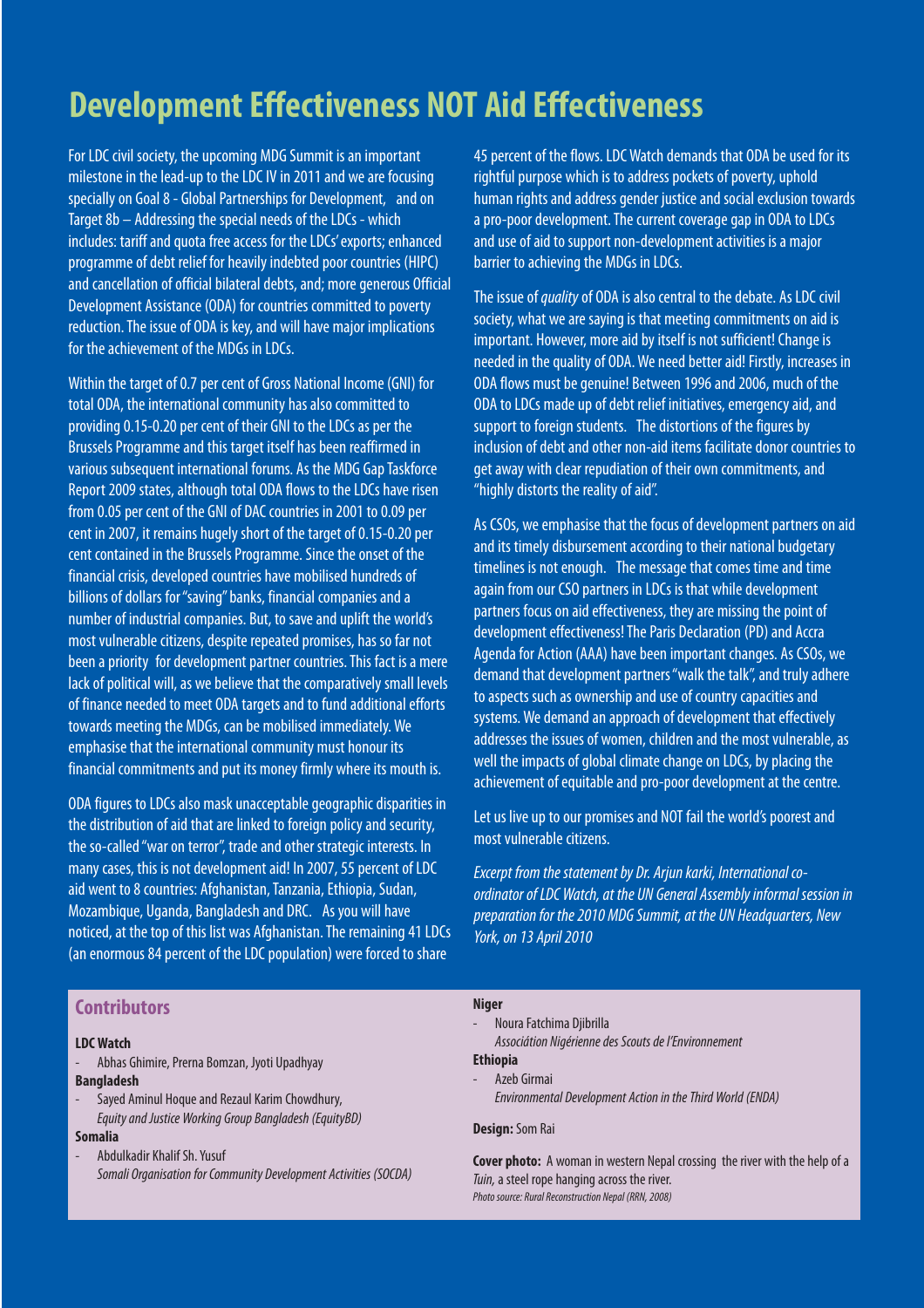## **No MDGs without LDCs!**

## **The MDGs: A Global Commitment**

The Millennium Development Goals (MDGs) represent the reaffirmed commitments made by world leaders at the turn of the new millennium towards reducing global poverty to half of 1990 levels and attaining sustainable development by 2015. The MDGs also seek to promote universal education, healthcare, gender parity, and environmental sustainability in all of the world's developing and least developed countries (LDCs) through an effective 'global partnership for development'. However, 10 years on from the agreement on these global targets for development, the MDGs remain far from being met.

We must be clear that the Goals contained in the Millennium Declaration do not represent the best that humanity can do to deal with global problems such as structural poverty, hunger, illiteracy, poor health and environmental destruction. Critics argue that aiming to reduce abject poverty only by half indicates a clear reluctance to pull out all the stops to address what is an inacceptable malaise in a prosperous world. They argue that the MDGs are not concerned with human rights and social justice, which are essential to the long term development of every nation. LDC Watch therefore advocates that the MDGs represent the very minimum standards that must be achieved for the world's citizens. And yet, many of the goals and targets of the Millennium Declaration will not be achieved in the world's 49 LDCs by 2015.

#### **Facing New Crises**

All countries have differences that must be considered when establishing national priorities, and devising policies and programmes. However, LDCs also share some common challenges, including inherent geographical and environmental constraints, being constrained by limited financial resources and technology, and are often characterised by weak and/or undemocratic governance systems. Many face additional hurdles of ongoing conflict and political instability.

While some countries have made strong efforts and progress towards achieving these goals, some LDCs that are marred by protracted conflict and socio-political instability have been unable to do so, or have in some cases seen the progress made by civil society groups, non-governmental organisations (NGOs) and government agencies, tragically reversed.

Compounding this situation, the world has witnessed multiple crises in recent years. The global financial crisis, food crisis, energy or fuel crisis, and the crisis brought about by human-induced climate change, are affecting people across the planet. However, the world's most vulnerable citizens – those in LDCs – are facing suffering that is not only extremely disproportionate, but also unprecedented in scale. Essential and hardwon achievements towards reaching the MDGs can be unravelled in no time, as evidenced during the food and financial crises that marked the latter part of this decade. These additional challenges, many of which

were created by the advanced industrialised countries, therefore undermine the prospects of reducing poverty and hunger and realising other basic goals in the LDCs.

### **Uncovering Difficult Truths**

Despite the reality that not all the MDGs will be achieved by 2015, and that some countries will be lagging far behind, the situation is often portrayed – both globally and nationally – in a largely positive light, in that trends show that developing countries are tending towards progress, however unacceptable the rate of improvement may be. Though positive examples exist and must be acknowledged, such a trend in reporting on the MDGs also masks unpleasant realities.

The "tyranny of averages" hides worrying disparities not only between developing countries, but also within countries. As the case from Nepal reveals, a closer examination of the data often shows that progress is uneven, with disparities of income and opportunity between geographic

## **LDCs: Did you know?**

Data from the UN Office of the High Representative for the Least Developed Countries, Landlocked Developing Countries and Small Island Developing States (UN-OHRLLS) reveals some glaring facts about LDCs, and the dramatic differences in the quality of life of LDC citizens as compared to developing and developed countries:

- Electricity consumption per capita in LDCs is 7% of the level in other developing countries and 1.6% of the level in the Organisation for Economic Cooperation and Development (OECD) countries. Only 16% of LDC population has access to electricity compared to 53% in other developing countries.
- Only 22% of roads are paved in LDCs compared with 43% in developing countries and 88% in OECD countries.
- Only four of the LDCs Guinea, Malawi, Nepal and Tuvalu have met the drinking water target.
- Women in LDCs have a 1 in 16 chance of dying in childbirth compared to 1 in 3,500 in North America.
- In sub-Saharan Africa, there are currently 4.1 million people with AIDS who are in immediate need of life-saving anti-retroviral drugs. Malaria kills an African child every 30 seconds.
- A child born in an LDC is 26 times more likely to die before its 5th birthday than a child born in a developed country, and 31% of LDC children are undernourished compared to 17% in other developing countries.
- There are only 94.3 scientific researchers per million people in the LDCs, compared to 313 in other developing countries and 3,728 in rich countries.

**Source:** UNOHRLLS (2009), The Least Developed Countries: Things to Know, Things to Do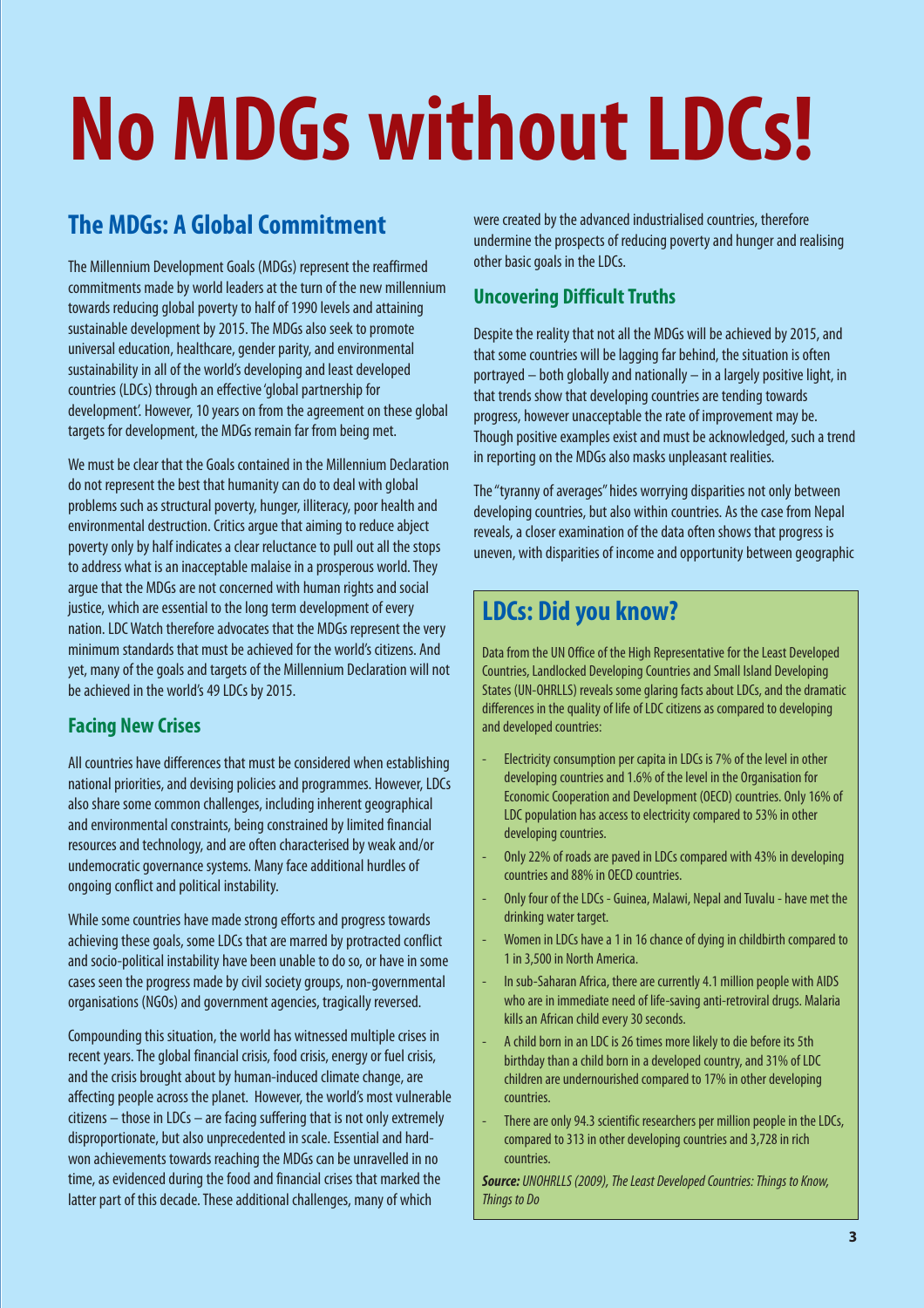regions and social groups often rising rather than decreasing. There is need to disaggregate national data by specific populations, to look at the progress of marginalized groups rather than just overall figures, and for development actors to resist complacency upon achieving superficially positive trends. There is also urgent need to find ways to measure progress in human rights and social justice in the LDCs to accompany the social and economic progress reflected in the MDGs.

Effective leadership and functioning of the state is a key requisite for accelerated progress on the MDGs. However, citizens in some LDCs are faced with a lack of transparent, accountable and inclusive governance, while others face unstable governments and restricted space for civil society participation. The situation is worsened by violent conflicts that destroy lives and livelihoods. These are issues on which LDC governments must shoulder their responsibilities to their citizens, in part by including and genuinely engaging with civil society, NGOs and other actors, which all have essential roles to play in sustainable development. For its part, the international community must tailor its initiatives for such contexts, while ensuring that industrialised countries do not support anti-people regimes, or play dubious roles in fuelling further violence and undermining fundamental human rights.

Significantly, the international community must sincerely live up to the promises announced at the Millennium Summit. Current approaches of giving with one hand and taking back with the other visibly contradict and undermine potential for the eventual achievement of the MDGs. If development partners are serious about the task at hand, undemocratic global governance institutions and distorted trade policies are aspects of MDG 8 that are critical to address.

## **Failure of MDG 8**

Goal 8, with its overarching vision of "a global partnership for development" is constituted of commitments made in the areas of Official Development Assistance (ODA), market access, debt sustainability, and access to essential medicines and technologies,

especially focusing on information and communications. Target 8b, **"addressing the special needs of the least developed countries"** includes**"tariff and quota free access for the least developed countries' exports; enhanced programme of debt relief for heavily indebted poor countries (HIPC) and cancellation of official bilateral debt; and more generous ODA for countries committed to poverty reduction"**. However, implementation has been inadequate to address the needs of the LDCs, and the measures prescribed in this goal have by far been the least implemented of all targets.

#### **Life and Debt**

There have been very few agreeable debt cancellations in the past decade. The much-hyped Heavily Indebted Poor Countries (HIPC) Initiative and Multilateral Debt Relief Initiative (MDRI) are the same old "adjustment" programmes of previous years continuing under a new guise – providing yet new ways for rich countries to further indebt poor countries by imposing strict conditionalities which they must fulfil in order to qualify for sham relief measures. The debt sustainability framework promoted by the Bretton Woods Institutions has led to "debt" being repaid over and over again, with debt servicing eating up a major portion of annual national budgets in LDCs, as in Bangladesh. Within the prevalent framework, the historical and environmental aspects of Southern debt are completely unacknowledged and overlooked. The onerous implications of enormous amounts of debt should not to be borne by citizens who have little or no responsibility for creating such a mess. Therefore, we call for full and unconditional cancellation of illegitimate and onerous debt.

CSOs including NGOs, social movements and academics need to play their part by undertaking public audit/citizens audits of sovereign debt, and to campaign that the finances used to service a country's debt are instead channelled into constructive measures, in the public sector, and towards social development services. Many LDCs spend more on debt servicing than on public education and health. There are some positive

## Bangladesh: **Debt Servicing Hindering Progress on the MDGs**

Bangladesh is a highly indebted country. In 2009, the government's total outstanding external debt stood at US\$ 21,575 million. Annual debt servicing was around US\$ 2100 million (according to the 2010-11 National Budget), which is approximately two times the national health budget (US\$ 1160 million for the year 2010-11) and 16% of the total revenue.

The enormous chunk of money that leaves the country in the name of debt servicing dramatically reduces the funds that can contribute towards the MDGs. These funds could also go towards government initiatives on climate change adaptation – essential in a country where the issue of climate change induced migrants has already reached a state of emergency. According to the MDGs Need Assessment and Costing 2009-2015 Bangladesh Report 2009 (jointly produced by the Government of Bangladesh and the UN), the average yearly costs of filling in the gaps on MDG achievement will be as follows:

- Agricultural and rural development including employment generation and road infrastructure (MDG 1): US\$ 4.83 billion

- Education including pre-primary, primary, secondary and non-formal education (MDG 2): US\$ 2.27 billion
- Gender parity initiatives (MDG 3): US\$ 0.59 billion
- Health systems including health infrastructure and human resource (MDGs 4, 5, 6): US\$ 1.63 billion
- Child health excluding health systems (MDG 4): US\$ 0.67 billion
- Maternal health excluding health systems (MDG 5): US\$ 0.26 billion
- HIV/AIDS, Malaria and TB (MDG 6): US\$ 0.48 billion
- Environmental sustainability (MDG 7): US\$ 0.26 billion
- Energy (MDG 7): US\$ 1.88 billion
- Water supply and sanitation (MDG 7): US\$ 2.02 billion.

The total finance needed each year from 2009 to 2015 on average, is estimated to be US\$ 14.88 billion.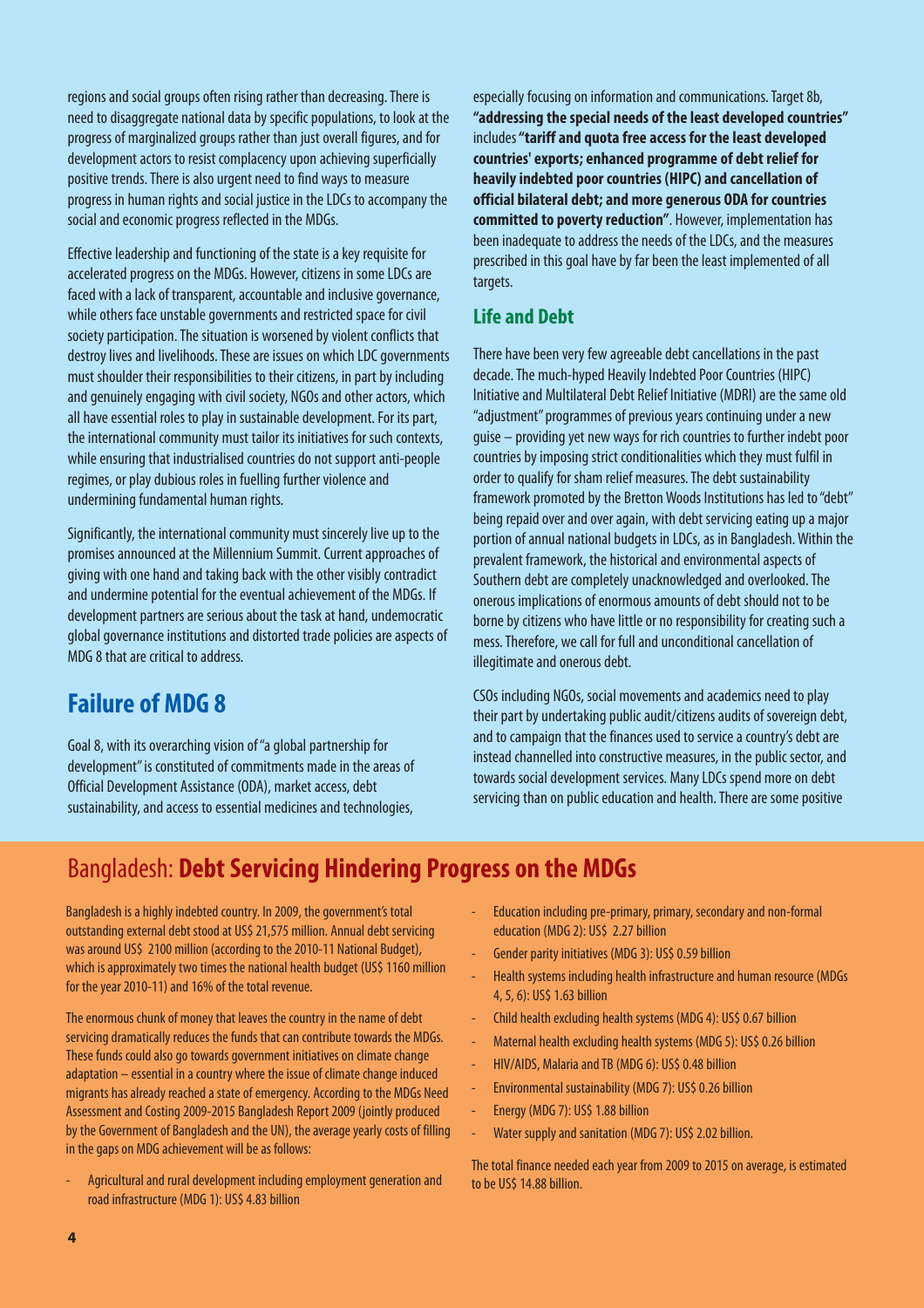## Ethiopia:**Citizens' Report Card on the MDGs**

In 2010, Poverty Action Network in Ethiopia (PANE) conducted the 2nd Citizens' Report Card (CRC) in six regions of Ethiopia: Afar, Amhara, Oromia, SNNPR, Tigray Regional States, and Dire Dawa City Administration. The CRC is a simple but powerful tool to provide public agencies with systematic feedback from users of public services and is intended to complement the MDG-based national strategy focusing on water, health, education and agriculture. It elicits citizen's feedback through sample surveys about aspects of service quality, to enable public agencies to identify the strengths and weaknesses of their work, as experienced by the users.

Despite growing efforts, access and coverage of safe drinking water continues to be a major concern for a significant number of Ethiopians. As a large number of people continue to depend on unprotected water sources, the need for ensuring the safety of such sources cannot be overemphasized. The expansion of public sources is also essential, as is the participation and involvement of local communities, which needs to be enhanced in order to ensure sustainability.

examples of poor countries utilising funds from debt relief: uses have included primary education initiatives in Tanzania, vaccination of children in Mozambique, and provision of effective and essential drugs to its populace. Cancellation of debt for LDCs is an ethical and human rights imperative, and would provide much-needed resources for development progress.

#### **Aid Commitments not Honoured**

As of 2009, only Netherlands, Norway, Luxembourg, Sweden, and Denmark have reached or exceeded the ODA target of 0.7% of Gross National Income (GNI), while only Belgium, Ireland, and the UK have met the target of providing 0.15-0.20% of GNI as aid to LDCs, as stipulated in the Brussels Programme of Action for LDCs for the Decade 2000-2010 (BPoA). Net ODA stood at around 0.31% of GNI for OECD-DAC (Development Assistance Committee) countries in 2008, which is half of the promised 0.7%. LDCs are receiving only 0.09% of the promised 0.15- 0.20% of GNI.

It is natural to expect that as donor countries' wealth (i.e. GNI) increased through the 1990s and most of the 2000s, levels of aid should also have increased. Instead, they actually fell in the 1990s, then picked up somewhat in the 2000s. Some of the recent increases were almost entirely due to debt write-off for a handful of countries — such as Iraq. Given that the overall wealth of development partner countries had increased during this time, this in effect means that donor countries reduced their aid to the poorest countries in recent decades.

So has there been any change at all in levels of aid to LDCs? The answer is yes. As noted in The Least Developed Countries: Things to Know, Things to Do (OHRLLS 2009), aid to LDCs increased from US\$ 13 billion in 1996 to US\$ 30 billion in 2006. However, and this is essential: much of this was made up of debt relief initiatives, emergency aid, and support to foreign students. The enormous distortions of the figures by inclusion of debt and other non-aid items facilitate donor countries to get away with the blatant undermining of their own commitments. LDCs need better aid; and better aid means real aid.

In terms of health, subsidies through various modalities for healthcare financing are in the pipe-line. Given the cost burden on the poor, these are important steps that need to be strengthened. The voices of local communities need to be accounted for in decision-making processes of primary schools, as it is currently either low or non-existent. Innovative mechanisms need to be developed to address the burden carried by households for education: the cost of sending a child to school is reported as high both in terms of annual registration or monthly fees, and contributions imposed on local communities. Expansion of extension services in agricultural marketing and finance is felt to be needed, given the low proportion of rural households currently benefiting from these services, and public service delivery packages need to be tailored to meet the specific needs of the pastoralist community. Finally, it is important to look at equity issues in the coverage and utilisation of services. Gender variations are particularly notable, and for some regions such as Afar, access to effective essential services is exceptionally low.



Source: OECD, 2010

#### **Trade Distortion**

The United States (US) and the European Union (EU) still provide massive agricultural subsidies and protect their own markets through various non-tariff barriers while simultaneously enforcing poorer countries to open up their markets to cheap, subsidised, foreign products. Despite commitments by developed countries to provide duty-free and quotafree market access for LDCs, tariffs are still levied on LDC exports such as textiles and agricultural products by developed and other developing countries. The tariff on textile products is remarkably high in the US and on agricultural products in Canada and Japan. The value of aid is dwarfed by such protectionism on the part of rich countries. The denial of market access for poor country products is completely unacceptable, as is the use of aid as a lever by rich countries, to open poor country markets to their products.

'Aid for Trade', introduced in the Hong Kong Ministerial Declaration in 2005 is oriented only towards strengthening export-oriented industries and infrastructure. This is yet another way of getting poorer countries to concentrate on their export industry (which will in turn be denied fair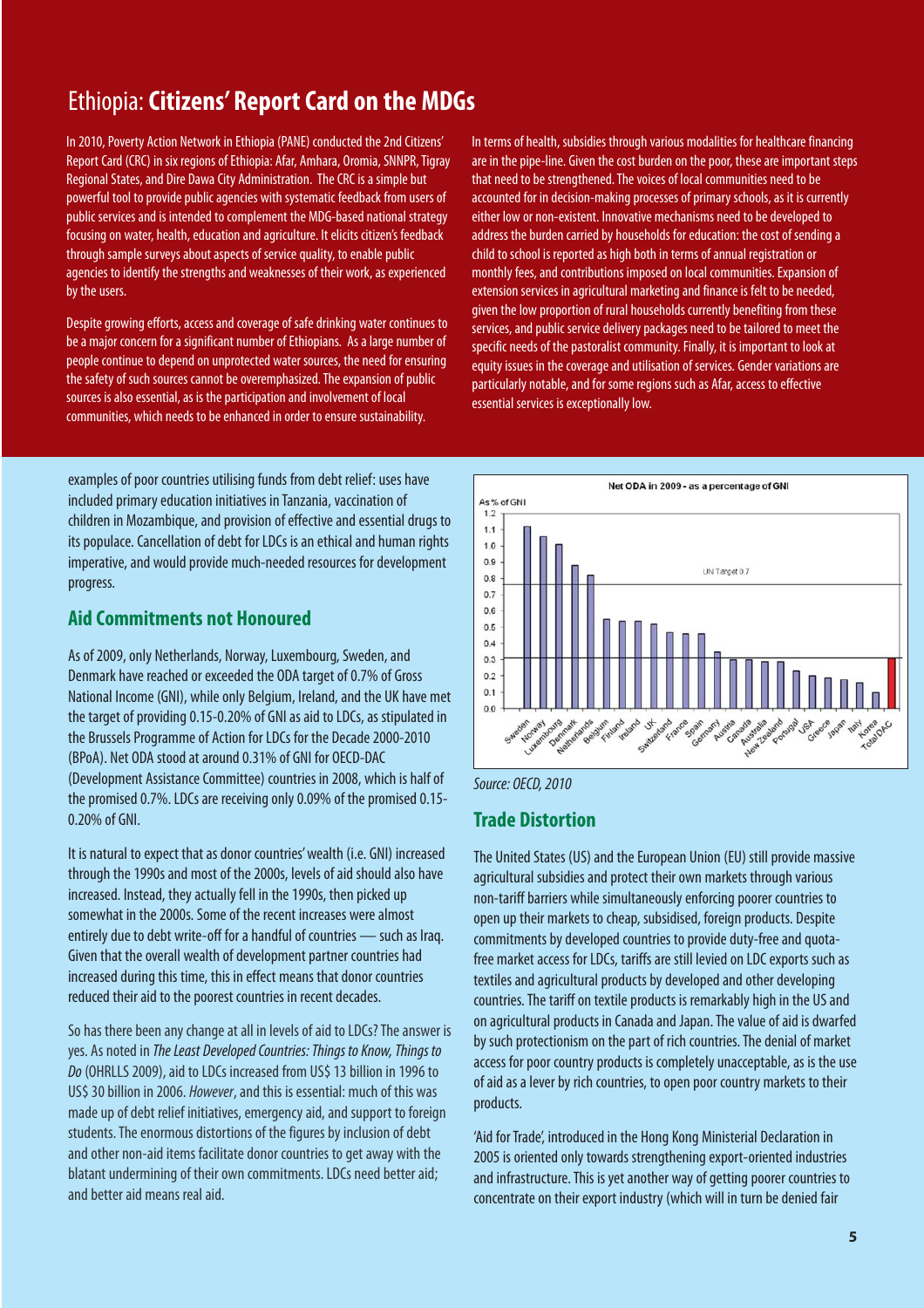## Somalia: **MDGs in Conflict and Violence**

One of the limitations of the MDGs is that they do not address – or even recognize – the complex and dynamic issue of conflict, violence and political instability vis-à-vis development.

Somalia has been ravaged by civil war for the last two decades, and since its outbreak, many of Somalia's residents have left the country in search of asylum. Armed confrontations, political assassinations, suicide bombings, landmine explosions, rape and other atrocities have become the norm. At the end of 2009, around 678,000 were under the responsibility of the UNHCR, constituting the third largest refugee population after war-afflicted Iraq and Afghanistan. Due to renewed fighting in the southern part of the country, an estimated 132,000 people left in 2009, and another 300,000 were internally displaced, deprived of every basic human right – nutrition, shelter, potable water, sanitation, health care and education. (UNHCR (2009), Global Trends: Refugees, Asylum-Seekers, Returnees, Internally Displaced and Stateless Persons)

Existing records reveal a quarter of under-five children being underweight, just over 20% of children enrolled in primary school, and an adult literacy rate of under 20%. Poor health service affects mothers, infants and children more than any other group in the country: 1,100 mothers perish per 100,000 live births, and 225 under-5s and 132 infants die per 1000 live births. The violent civil war has resulted in reduced productivity, mass unemployment and lack of opportunities to generate the necessary income to support a sustainable economy and basic services such as health.

Civil society organisations in Somalia argue that the country has been orphaned in relation to the "global partnership for development", with the international community engaging with Somalia mainly on humanitarian grounds rather than for development cooperation.

access to Western markets), leaving them in a position of complete reliance on imports for basic goods like food and medicine – while also changing their ways of living to fit into the neoliberal paradigm.

#### **Energy and the MDGs**

LDC Watch believes that 'energy poverty' is an issue that needs considerably more attention than it currently receives. According to a recent report by UNDP/WHO, more than 1.5 billion of the world's people (i.e. almost a quarter of the global population) live without electricity; the vast majority of these people are in the LDCs (The Energy Access) Situation in Developing Countries: A Review Focusing on the Least Developed Countries and Sub-Saharan Africa, 2009). The same report calculates that, to halve the proportion of people living in poverty by 2015, 1.2 billion more people will need access to electricity and 2 billion

## **Moving Mountains: Maintaining Progress on Primary Education in Nepal**

As a result of Nepal's rugged terrain, lack of transport infrastructure and patchy provision of essential services like power, communication, and basic health care, several areas are cut off from the rest of the country, and are lagging behind on development indicators. Remarkable progress has been achieved in Nepal's education sector, with 95% of children enrolled in primary schools. However, the remaining 5%, living in areas such as those described above are admittedly the hardest to reach and must not be forgotten.

Access to school opportunities and in the literacy rate is unequal between urban and rural areas, as well as between different ecological zones and administrative regions; the mid-western and far-western development regions have lower literacy rates than the other three development regions, with the capital region faring best. Significantly, traditional patterns of social exclusion are mirrored in the literacy rates of different caste and ethnic groups, with traditionally marginalised (women, "low-caste" and indigenous groups) having low literacy.

Despite considerable progress on primary education enrolment and gender

more people will need access to modern fuels including natural gases. Sustainable sources must also be developed. A vast majority of the LDC population remains deprived of energy security and this is having a tremendous impact on the productive development of these communities. The availability of affordable energy is directly related to all of the MDGs, and to invest in energy is to invest in all of the MDGs at the same time.

The downstream effects of insufficient energy production can be felt in every aspect of rural lives in LDCs. Access to electricity improves hospital facilities, encourages children to read, allows people to communicate easily and to access the benefits of modern technology. At a time when too much energy consumption is being blamed for the changing global climate, the global need of the moment is to invest in alternative energy sources that not only provide essential energy in an eco-friendly way, but



parity in schools, the environment for quality education across the country leaves much to be desired. Almost all government schools lack even basic services such as running water, toilets and electricity. The student/teacher ratio is very high, especially at the primary level, compounded by a desperate shortage of educational materials. The low quality of education is also linked to the exclusion of local communities from the school management system, the high level of absenteeism and unprofessional behaviour among schoolteachers, and the increasing politicisation of the teaching community, which shifts the focus away from teaching students. Much remains to be done in coming years to surpass the basic minimum established by MDG 2.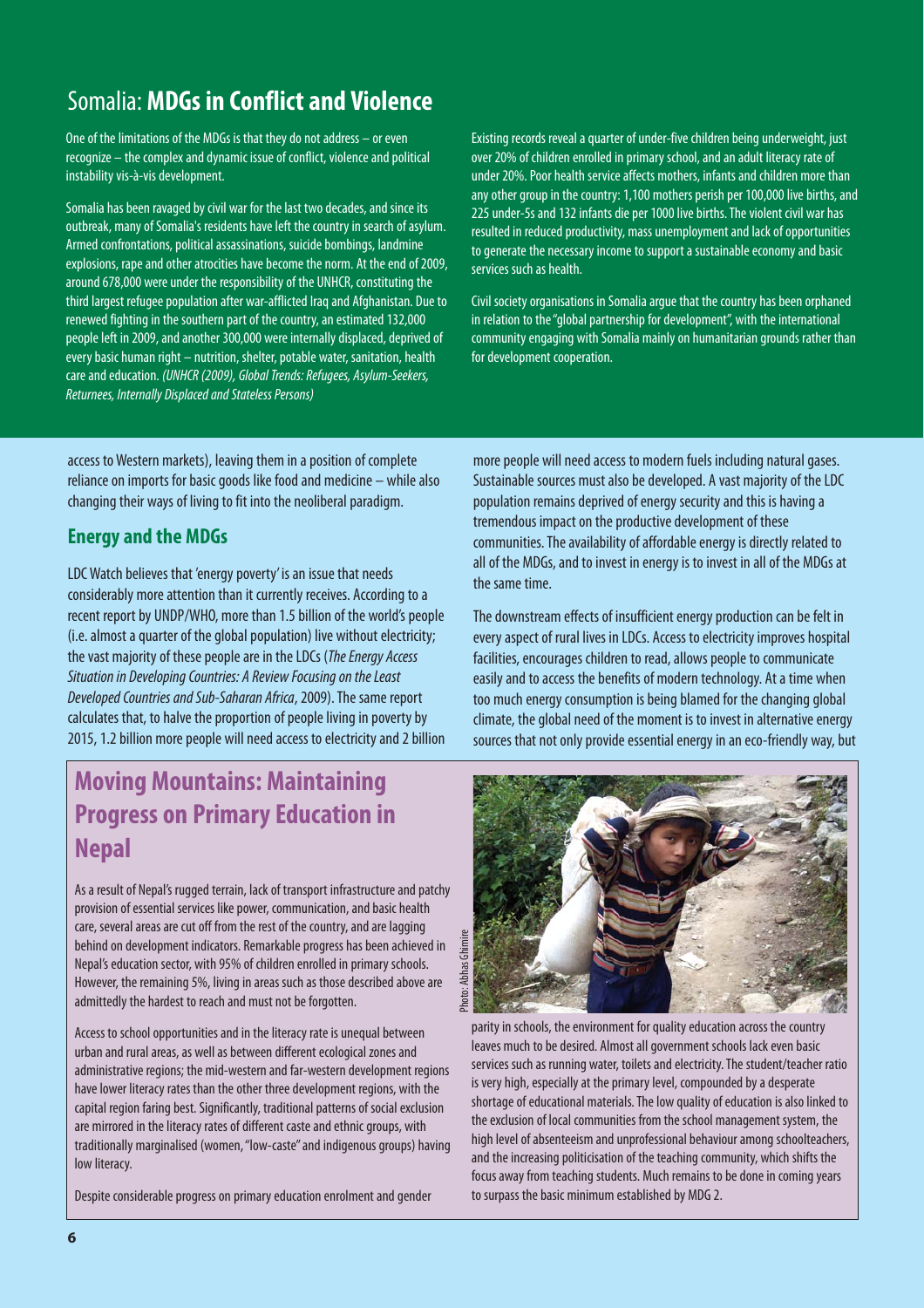also create thousands of 'green jobs' and use human resources towards the creation of a new 'green economy'.

If industrialised countries are serious about reversing the build-up of greenhouse gases and mitigating the effects of climate change, they must find alternative and renewable sources of energy rather presenting dubious schemes and false solutions like carbon trading. There is need at the same time for LDCs to pursue widespread and sustainable electrification, which will yield multiple spillover benefits for the achievement of the MDGs.

## **Financing the MDGs**

During the past two years, we have seen trillions of dollars being doled out to the "too-big-to-fail" banks and financial institutions that were responsible for bringing about the financial crisis in the first place. At the same time, investment in the poor, through social services or direct cash transfers, has not been able to garner support from developed country partners. Instead, in the name of the financial crisis, aid commitments have seen drastic and unpredicted cuts that have impacted LDC governments, NGOs and other essential development actors. The need for aid that is higher in quality and quantity is fundamental for scaling up progress on the MDGs by 2015.

The World Bank projects the cost of achieving the MDGs to be around US\$ 40-60 billion a year. For comparison's sake, US\$ 700 billion was approved by the US Government for the initial bailout package for Wall Street banks in 2008! For many LDCs such as Afghanistan, Nepal and Timor-L'este, the costs of reaching the MDG targets requires more than 15% of Gross Domestic Product (GDP). This is an enormous task for the world's poorest countries, and solid international support is needed if we are to see such countries achieve their goals. Already these countries are spending giant chunks of their GDPs to service the loans from bilateral and multilateral development partners. In the spirit of a global partnership for development, the poorest countries should be able to rely on debt cancellation from the donor countries and the international financial institutions.

## **Voice of the Pacific LDCs on MDGs**

The Pacific LDC Civil Society Assembly on the Brussels Programme of Action (BPoA) and MDGs that met on 3-6 August 2010 in Port Vila, Vanuatu, concluded with the following calls on the MDGs:

- We pledge our commitment first, in achieving the priority needs of our people which are obligatory to our family security, community sustenance and national development priorities.
- We call on our individual governments, to take leadership in initiating, collaborating and partnering with civil society organisations and citizens, in the planning, implementation and achievements of national priorities and the BPoA, to accelerate the removal of the LDC label.
- We call on Pacific Islands governments, specifically to consult Traditional Leaders on the proper use of indigenous value systems and traditional knowledge, which could be used to achieve the MDGs/BPoA.
- We urge the Pacific Island governments to collectively ensure accelerated achievement of the MDGs  $1 - 8$ , by engaging citizens and civil societies in



## **Gender, Education and Literacy: Accelerating Monitoring and Progress in Niger**

MDG3 – Promote gender equality and empower women – has not been achieved in this West African LDC by 2010. Having said this, measurable progress has been made in recent years by the Ministry of Basic Education and Literacy. As a result of efforts by the Government and development partners to promote primary education, particularly that of girls in rural areas, the ratio increased from 64 girls per 100 boys in 2000, to 70 girls per 100 boys in 2006. Similar trends have been achieved in secondary education also: while there were 58 girls to 100 boys in 1996, by 2005 there were 64 girls to 100 boys.

The picture in terms of literacy, however, remains dismal. While the general literacy rate is improving due to efforts by the state and by NGOs, civil society in Niger are concerned regarding the gender disparity. While literacy increased from 30.4% in 2000 to 42.9% in 2005, the rate for women stood at 15.1% in 2005 as against 10.6% in 2000. Despite this slight improvement, the ratio of women to men has remained stable. The facts are stark: there are about 35 women in Niger literate for every 100 men.

LDC Watch's civil society partners in Niger emphasise the need for the following in order to speed up progress towards MDG3:

- Further efforts on enrolment and reduction of disparities between girls and boys in the education system, especially in rural areas
- Application of laws guaranteeing women's access to economic and political positions
- Strengthening of entrepreneurship of women, including widening access to credit systems for women
- A consensus around the new Family Code and changing attitudes on promoting the status of women and on relief of women's domestic duties
- Concerted efforts on reducing violence against women
- Strengthening capacities for data collection on gender and development

monitoring the delivery of basic services throughout their national communities.

- We commit ourselves as Pacific Islands civil society leaders, to engage actively in the upcoming national, regional and international review processes of the MDGs, including the UN Global Summit in New York in September 2010 and the Fourth UN Conference on Least Developed Countries (LDCs) in Istanbul in May 2011.
- We request governments of industrialized nations, who have seriously lagged behind on climate change commitments leading to our security threats, to step-up tangible action with urgency on MDG 7, ensuring environmental sustainability at all times.

Excerpt from the Port Vila Declaration, 5th August 2010